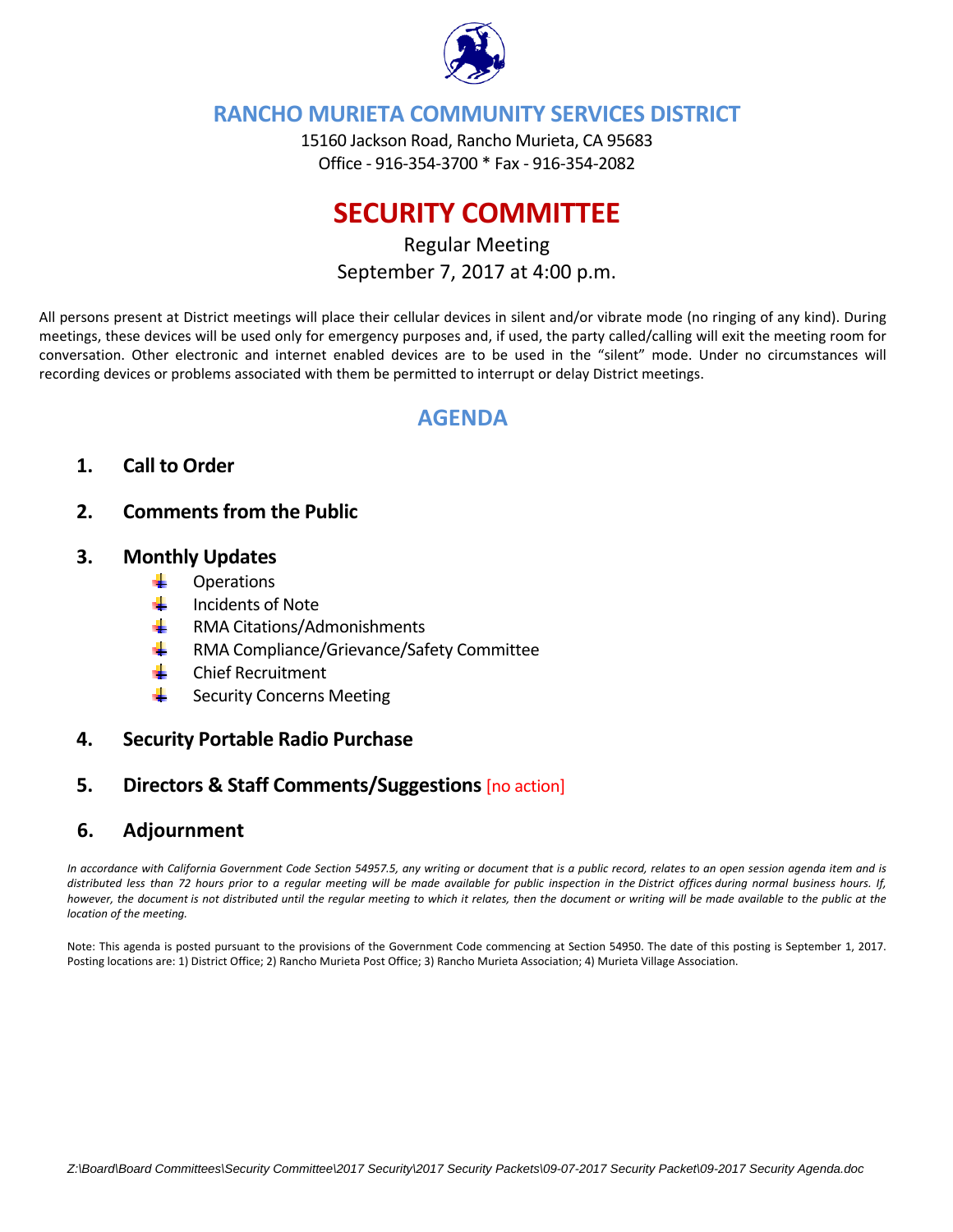## **MEMORANDUM**

| Date:    | August 31, 2017                              |
|----------|----------------------------------------------|
| To:      | <b>Security Committee</b>                    |
| From:    | Steven Mobley, Interim Security Chief        |
| Subject: | Security Report for the Month of August 2017 |

#### **OPERATIONS**

Currently there is one (1) Security Gate Officer position open, one Security Patrol Officer position open, and one (1) Security Chief position open. Sergeant Scarzella retired August 31 and Patrol Officer Werblun will be promoted to Sergeant on September 2, 2017 to fill that vacancy. We started a more visible recruitment effort by placing recruitment banners at both North and South Gates and in front of the District Administration Building. Numerous applications have been received.

\_\_\_\_\_\_\_\_\_\_\_\_\_\_\_\_\_\_\_\_\_\_\_\_\_\_\_\_\_\_\_\_\_\_\_\_\_\_\_\_\_\_\_\_\_\_\_\_\_\_\_\_\_\_\_\_\_\_\_\_\_\_\_\_\_\_\_\_\_\_\_\_\_\_\_\_\_\_\_\_\_\_\_\_\_\_\_\_\_\_

Security Officer uniform patches, along with District vehicle markings, were changed to better define the mission of our Security Department, and to avoid any misconceptions and ambiguity. The shoulder patches will now read "Security Officer" instead of "Public Officer", and the vehicles will state "Security Patrol", rather than "District Patrol".

#### **INCIDENTS OF NOTE**

Numerous incidents of snake sightings and removal/relocations took place throughout the month.

August 6 – Pera Drive, deceased person / coroner handled.

- August 7 Carreta Ln, intoxicated person passed out on grass / fire transported to hospital.
- August 12 Laguna Joaquin, fish kill. Minimal security involvement.
- August 14 Puerto Drive, Dog bite/ Animal control handled.
- August 14 Wooden Pedestrian Bridge. Vandalism in form of "tagging".
- August 18 Country Store / Plaza, carjacking and vehicle break in occurred. Car recovered and reports / investigation handled by CHP.
- August 25 Celebrar, vehicle vandalism. 2 tires slashed on vehicle.
- August 27 Plaza Market, vandalism, lewd graffiti and trash left on premises.

#### **RANCHO MURIETA ASSOCIATION COMPLIANCE/GRIEVANCE/SAFETY COMMITTEE MEETING**

Meeting was August 7, 2017. Several cases were brought to the committee for review.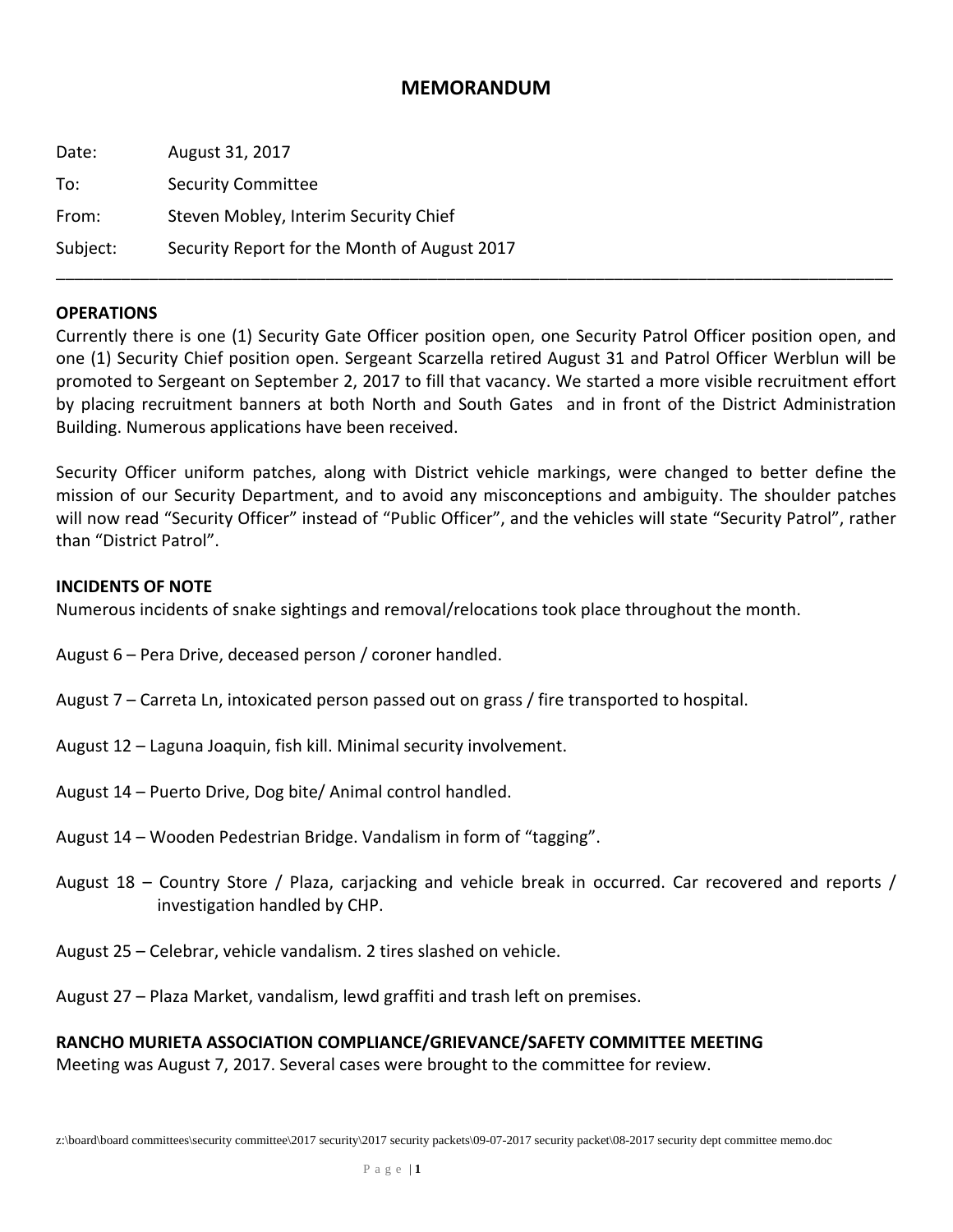#### **INCIDENT MAPPING AND REPORTING SOFTWARE**

The purchase of the recommended software for the incident mapping, Expediter Technology, is on hold to allow the new Security Chief to evaluate the product's fit for his purpose/need.

#### **RECRUITMENT**

Recruitment and advertisement for Security Chief closed August 31, 2017. We have advertised in Jobs Available, Sacramento Bee, Adamen HOA, CSDA, Community Association North Chapter, Davis Sterling.com, rm.com, and on our website. Selection of permanent Security Chief will be made by future General Manager.

#### **CONTRACT SECURITY**

Ed Crouse met with Paladin Security to discuss fill‐in gate officer positions during vacation and extended absences to lessen overtime as well as maintain a consistent back‐up source. A proposal is forthcoming. Other private security firms are also being considered.

#### **SECURITY CONCERNS MEETING**

RMA and RMCSD Board members, and selected staff, met and discussed future HOAs/gate access/park use issues related to current and future planned development. This was a closed meeting and all topics were conceptual and exploratory only. No action was taken. It was deemed to be a positive meeting and more are anticipated in the near future.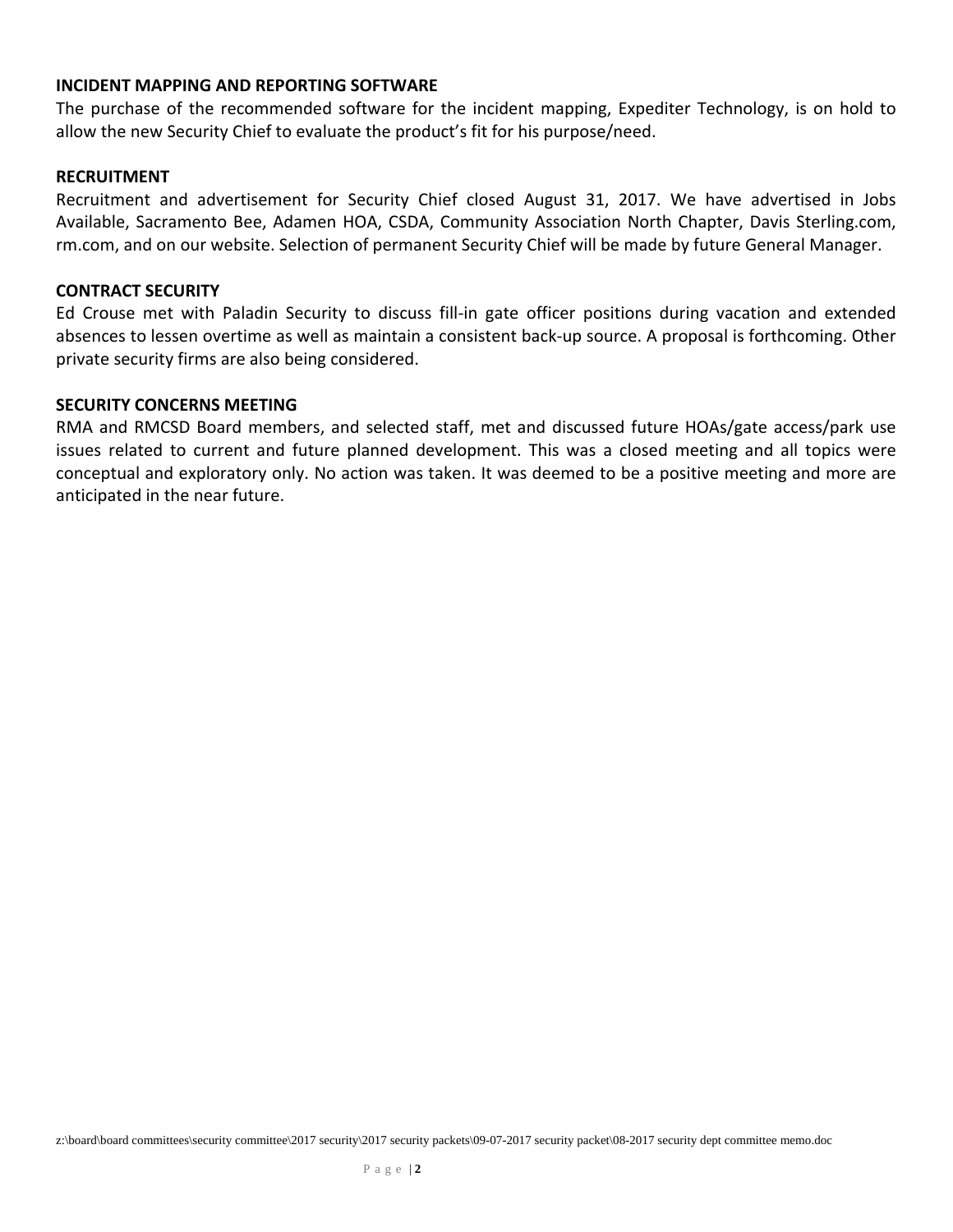

## **Rancho Murieta Association Rule Violations/Admonishments/Complaints August 2017**

- Gate Entrance 2
- Parking 2
- Unsafe Driving 2
- Open Garage Door 32
- Park Hours 5
- Speeding 2
- Loose/Off Leash Dogs 14
- Barking Dogs 5
- Unlicensed Driver 2
- Stop Sign 3
- **Total 69**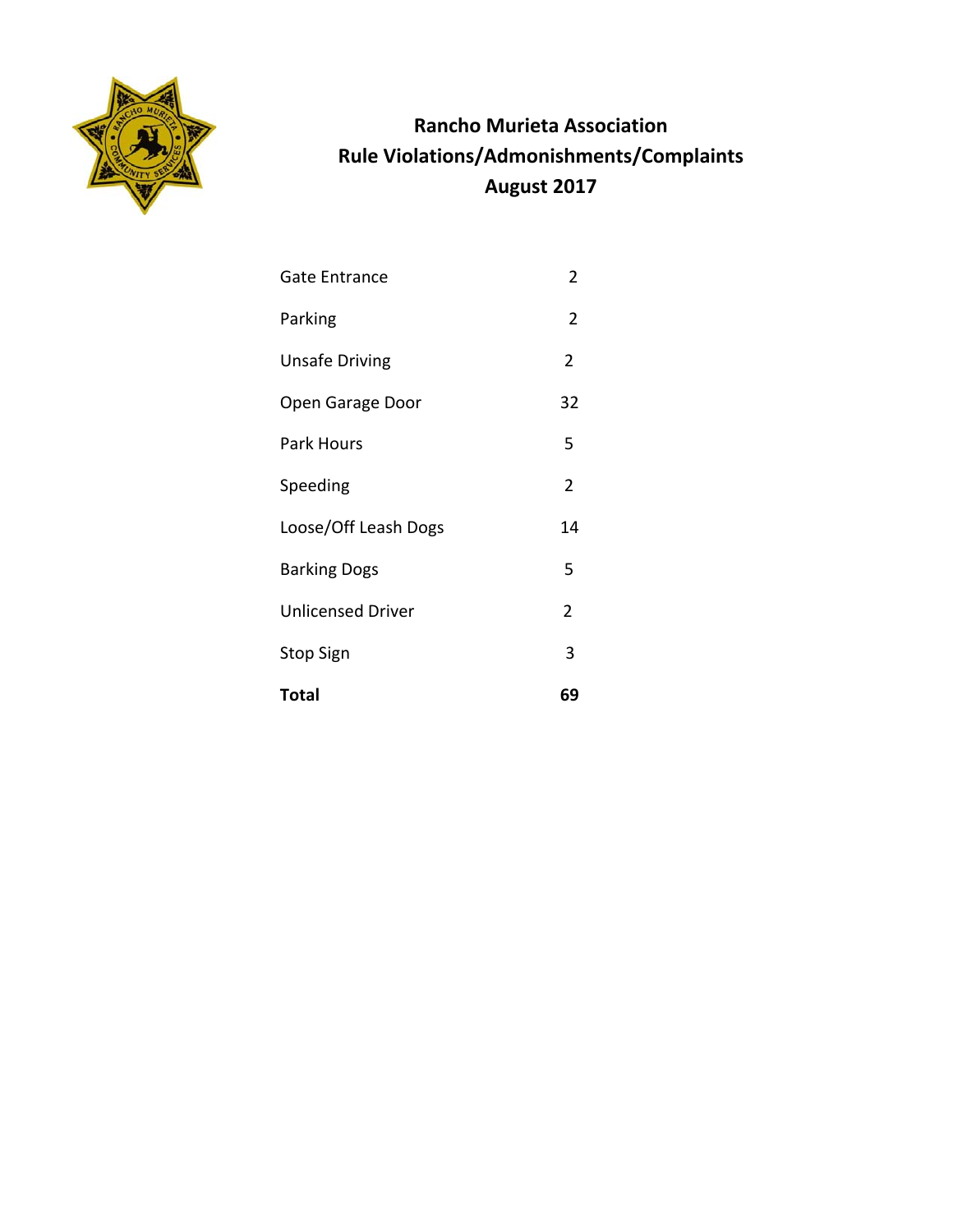

 **RMA Rule Violations Citations August 2017**

| <b>Driveway Parking</b> | 7  |
|-------------------------|----|
| Park Hours              | 1  |
| <b>Stop Sign</b>        | 7  |
| Speeding                | 4  |
| Total                   | 19 |

Note: A *complaint* of a violation does NOT necessarily mean a violation occurred. The complaint may have been unfounded, officers were unable to locate the complaint, or the complaint was not actually a RMA Rule violation.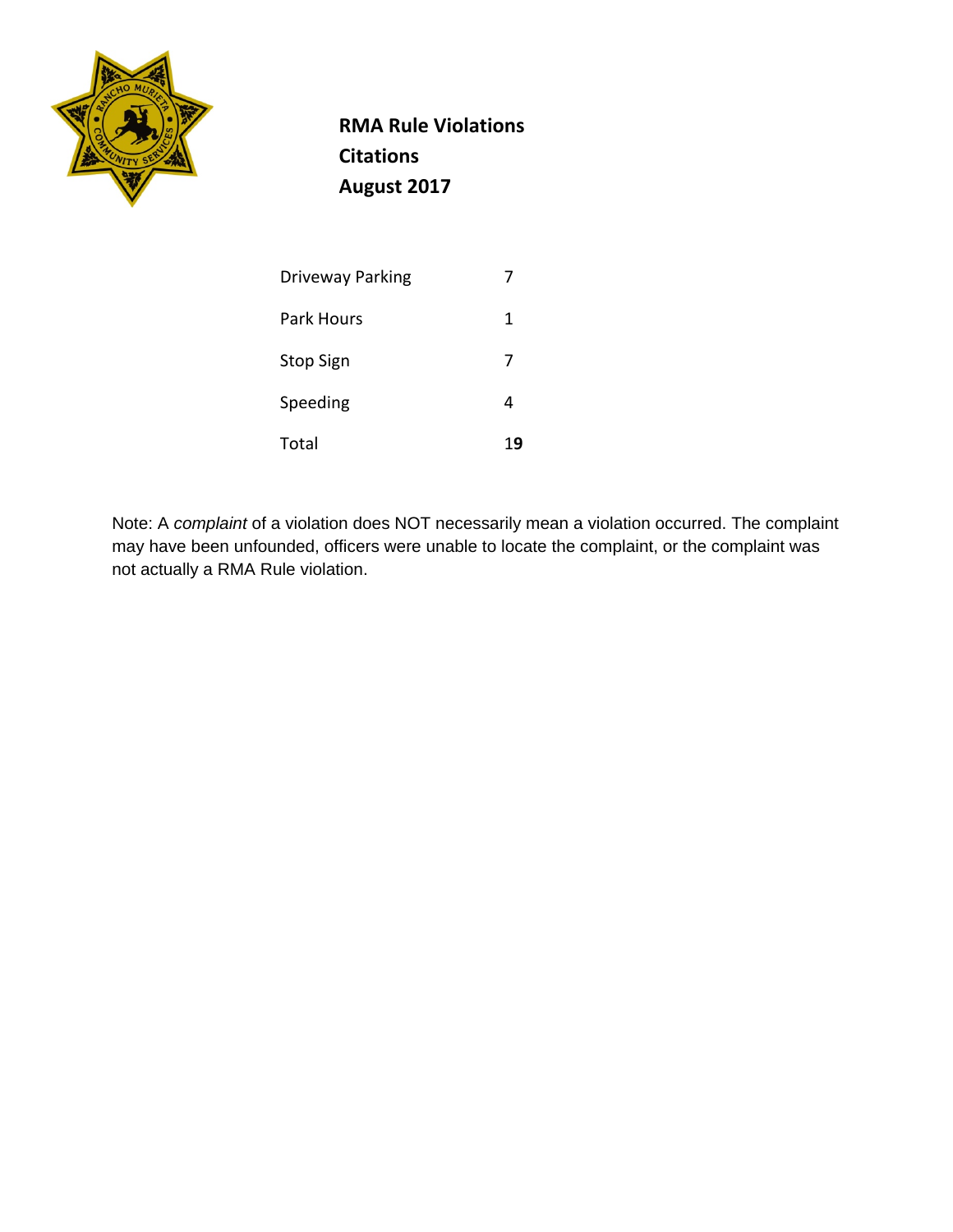## **MEMORANDUM**

Date: August 30, 2017 To: Security Committee From: Steven Mobley, Interim Security Chief Subject: Security Portable Radio Purchase

#### **RECOMMENDATION ACTION**

Approve the purchase of five (5) new *Motorola APX‐1000* portable radios and their desktop charging stations from Motorola Solutions, in an amount not to exceed \$12,376.27, including tax. Funding to come from the Security Replacement Reserves.

Also approve the quote from Delta Wireless, Inc., to program and tune the radios on location in an amount not to exceed \$394.69. Funding to come from the Security Replacement Reserves.

#### **BACKGROUND:**

The *Motorola MTS2000* portable radios our Security Officers presently use are nearing the end of their service life. Many of the radios are no longer functional and the remaining units functioning marginally. Our current radios will no longer have manufacturer support after next year and are not compliant with the FCC's new P25 "standard" for 800Mhrz radios. The new portable radios will have the same channels and capabilities as the radios presently in use, but will have the added advantage of being able to communicate with the other public agencies in the region who have already switched over to the P25 version. See attached proposal.

Also attached is the quote from Delta Wireless, Inc., to program the radios to specification, per the standard programming layout for Rancho Murieta.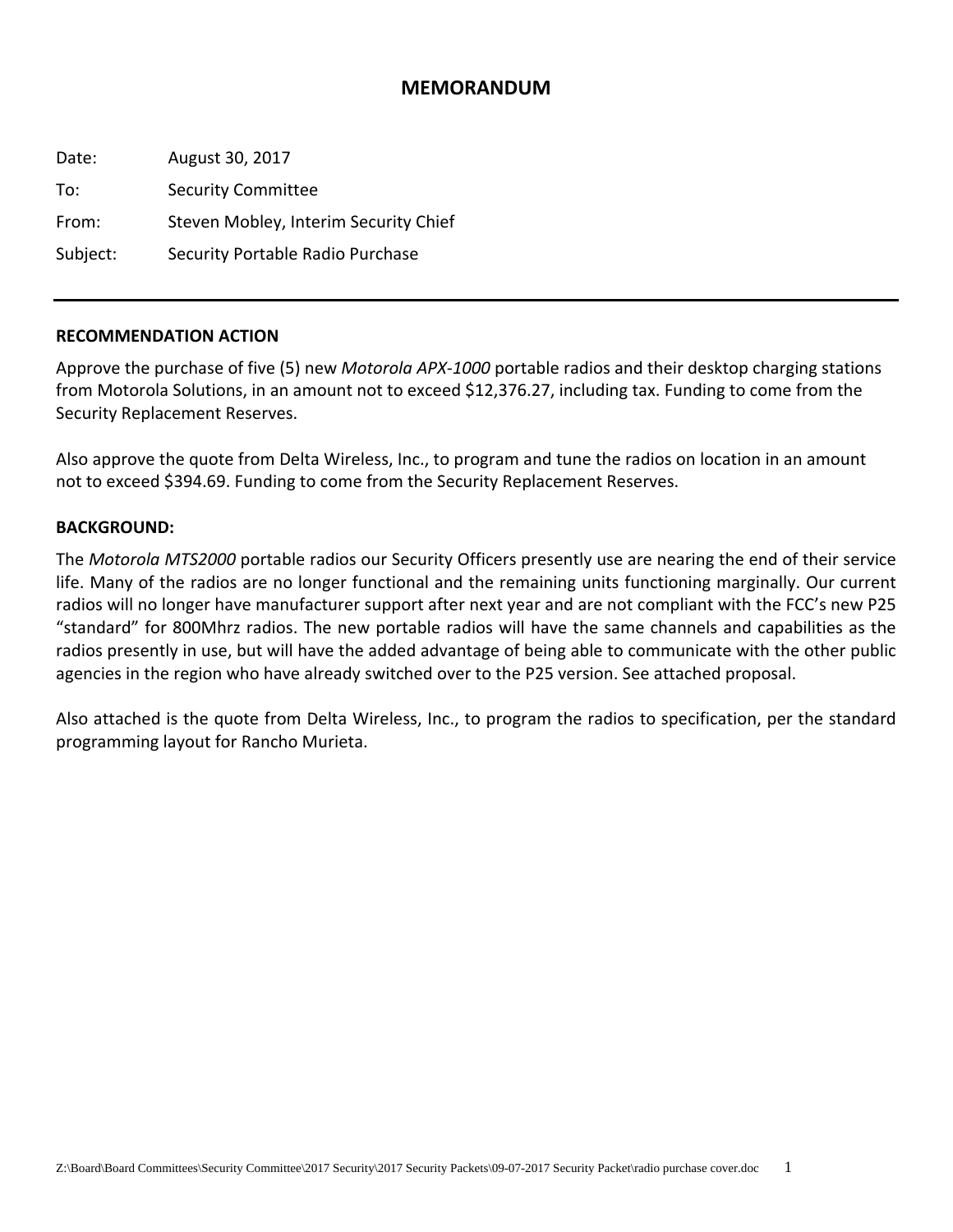

**Bill-To:** RANCHO MURIETA CSD 15160 JACKSON RD RANCHO MURIETA, CA 95683 United States

| Attention: |                                          |  |  |
|------------|------------------------------------------|--|--|
|            | <b>Name:</b> Steve Mobley                |  |  |
|            | <b>Email:</b> Smobley@ranchomurietacsd.c |  |  |

Sales Contact: **Name:** Brian Wahl **Email:** Smobley@ranchomurietacsd.com **Email:** Brian.Wahl@motorolasolutions.com **Phone:** 312-718-4635

| <b>Contract Number:</b> | <b>HGAC</b>            |
|-------------------------|------------------------|
| <b>Freight terms:</b>   | <b>FOB</b> Destination |
| <b>Payment terms:</b>   | Net 30 Due             |

|    | 1 и уписни истинов<br>1100,000 |                                   |                                                         |            |            |                       |  |  |
|----|--------------------------------|-----------------------------------|---------------------------------------------------------|------------|------------|-----------------------|--|--|
|    |                                | <b>Item Quantity Nomenclature</b> | <b>Description</b>                                      | List price | Your price | <b>Extended Price</b> |  |  |
|    | .5                             | H84UCF9PW6AN                      | APX 1000 7/800 MHZ MODEL 2<br>PORTABLE                  | \$1,597.00 | \$1,197.75 | \$5,988.75            |  |  |
| 1a | - 5                            | <b>H885BK</b>                     | ADD: 3 YEAR SERVICE FROM THE<br><b>START LITE</b>       | \$90.00    | \$90.00    | \$450.00              |  |  |
| 1b | -5                             | G996AZ                            | ADD: PROGRAMMING OVER P25<br>(OTAP)                     | \$100.00   | \$75.00    | \$375.00              |  |  |
| 1c |                                | <b>QA04096AA</b>                  | <b>ENH: P25 TRUNKING</b>                                | \$1,070.00 | \$802.50   | \$4,012.50            |  |  |
|    | 5                              | <b>PMPN4174A</b>                  | <b>CHGR DESKTOP SINGLE UNIT</b><br><b>IMPRES, US/NA</b> | \$69.25    | \$51.94    | \$259.70              |  |  |

3 5 PMMN4065A MICROPHONE, IMPRES RSM, IP57 \$106.70 \$80.03 \$400.15

**Estimated Tax Amount** \$890.17

#### **Total Quote in USD** \$12,376.27

#### THIS QUOTE IS BASED ON THE FOLLOWING:

1 This quotation is provided to you for information purposes only and is not intended to be an offer or a binding proposal.

If you wish to purchase the quoted products, Motorola Solutions, Inc. ("Motorola") will be pleased to provide you with our standard terms and conditions of sale (which will include the capitalized provisions below), or alternatively, receive your purchase order which will be acknowledged.

Thank you for your consideration of Motorola products.

- 2 Quotes are exclusive of all installation and programming charges (unless expressly stated) and all applicable taxes.
- 3 Purchaser will be responsible for shipping costs, which will be added to the invoice.
- 4 Prices quoted are valid for thirty $(30)$  days from the date of this quote.
- 5 Unless otherwise stated, payment will be due within thirty days after invoice. Invoicing will occur concurrently with shipping.

MOTOROLA DISCLAIMS ALL OTHER WARRANTIES WITH RESPECT TO THE ORDERED PRODUCTS, EXPRESS OR IMPLIED INCLUDING THE IMPLIED WARRANTIES OF MERCHANTABILITY AND FITNESS FOR A PARTICULAR PURPOSE.

MOTOROLA'S TOTAL LIABILITY ARISING FROM THE ORDERED PRODUCTS WILL BE LIMITED TO THE PURCHASE PRICE OF THE PRODUCTS WITH RESPECT TO WHICH LOSSES OR DAMAGES ARE CLAIMED. IN NO EVENT WILL MOTOROLA BE LIABLE FOR INCIDENTAL OR CONSEQUENTIAL DAMAGES.

**Quote Number: QU0000413222 Effective:** 22 AUG 2017 **Effective To:** 21 SEP 2017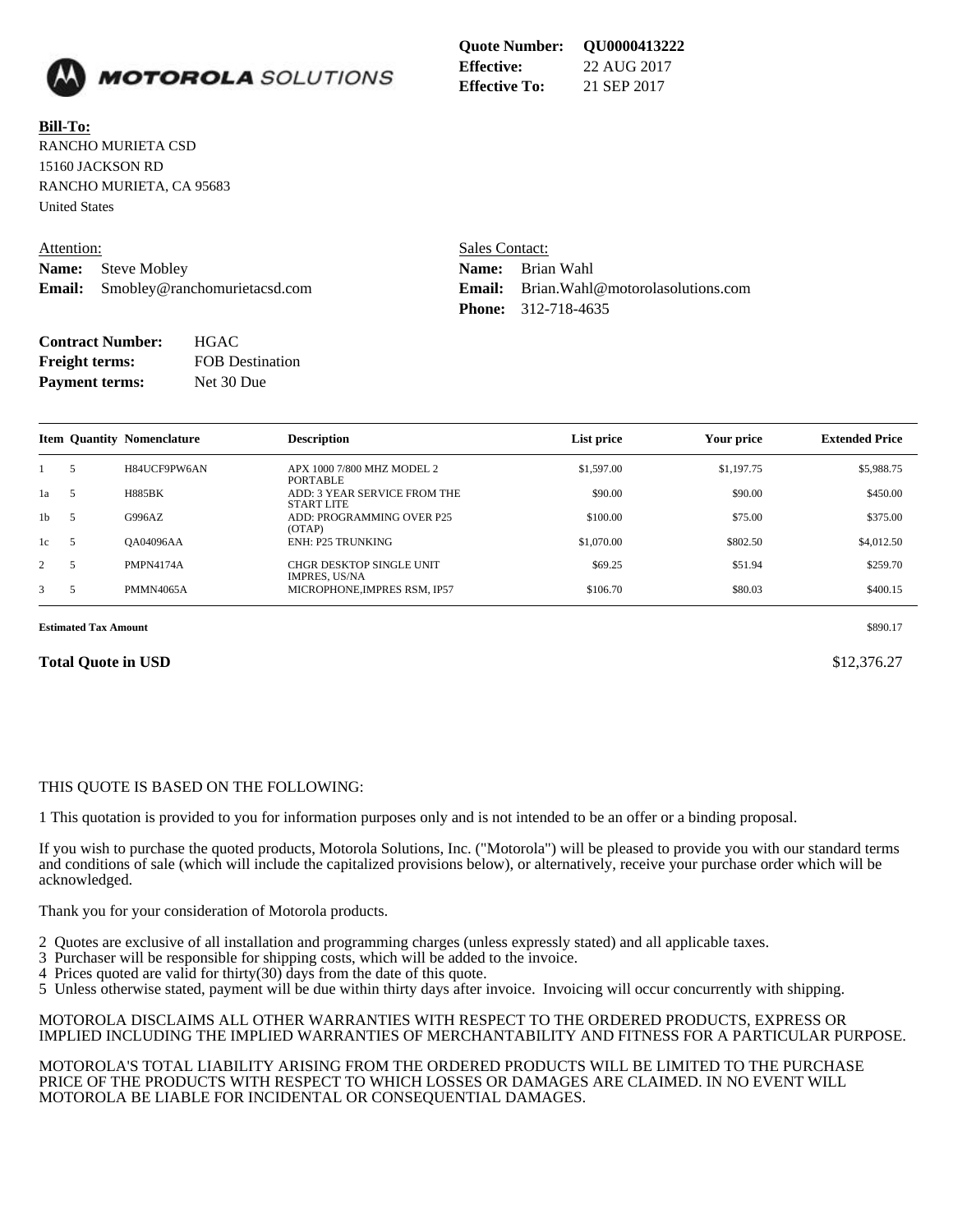



#### WIRELESS, INC.

Delta Wireless Inc 1170 National Drive, Ste 60 Sacramento, CA 95834 Phone: 916-928-1200 Fax: 916-928-6062 Contract Lic: 748224 Tax ID: 680371097

## **SALES QUOTE**

\$25.00

\$125.00

| <b>Bill To</b><br>Rancho Murieta CSD<br>15160 Jackson Rd.<br>Rancho Murieta, CA 95683 |                               |                         |                 |
|---------------------------------------------------------------------------------------|-------------------------------|-------------------------|-----------------|
|                                                                                       | <b>Dates</b><br>Customer P.O. | Quote Issued 08/09/2017 |                 |
| <b>Product/Service Name</b>                                                           | Quantity                      | <b>Unit Price</b>       | <b>Extended</b> |

5

|  |  |  |  |  | New Radio Programming (Taxable) |  |
|--|--|--|--|--|---------------------------------|--|
|--|--|--|--|--|---------------------------------|--|

| SCOPE OF WORK:                                                                                                                          |                                                                                                                                      |          |
|-----------------------------------------------------------------------------------------------------------------------------------------|--------------------------------------------------------------------------------------------------------------------------------------|----------|
| Build Codeplug and coordinate for SRRCS, program radios to spec. See<br>standard programming layout under Rancho Murieta MT2000 porable | <b>Charges:</b>                                                                                                                      | \$0.00   |
| radios.                                                                                                                                 | <b>Taxable Subtotal:</b>                                                                                                             | \$0.00   |
|                                                                                                                                         | Tax:                                                                                                                                 | \$9.69   |
|                                                                                                                                         | Labor:                                                                                                                               | \$385.00 |
|                                                                                                                                         | <b>TOTAL:</b>                                                                                                                        | \$394.69 |
|                                                                                                                                         | Sales/Offered By: John Howard<br>Title: Sr. Communications Consultant<br>Phone Number: 916-928-1200<br>Engineered By (Initials): JDH |          |

THIS QUOTE REPRESENTS AN ENGINEERED SOLUTION AND IS PROPRIETARY AND CONFIDENTIAL

Quote valid for 30 days after receipt